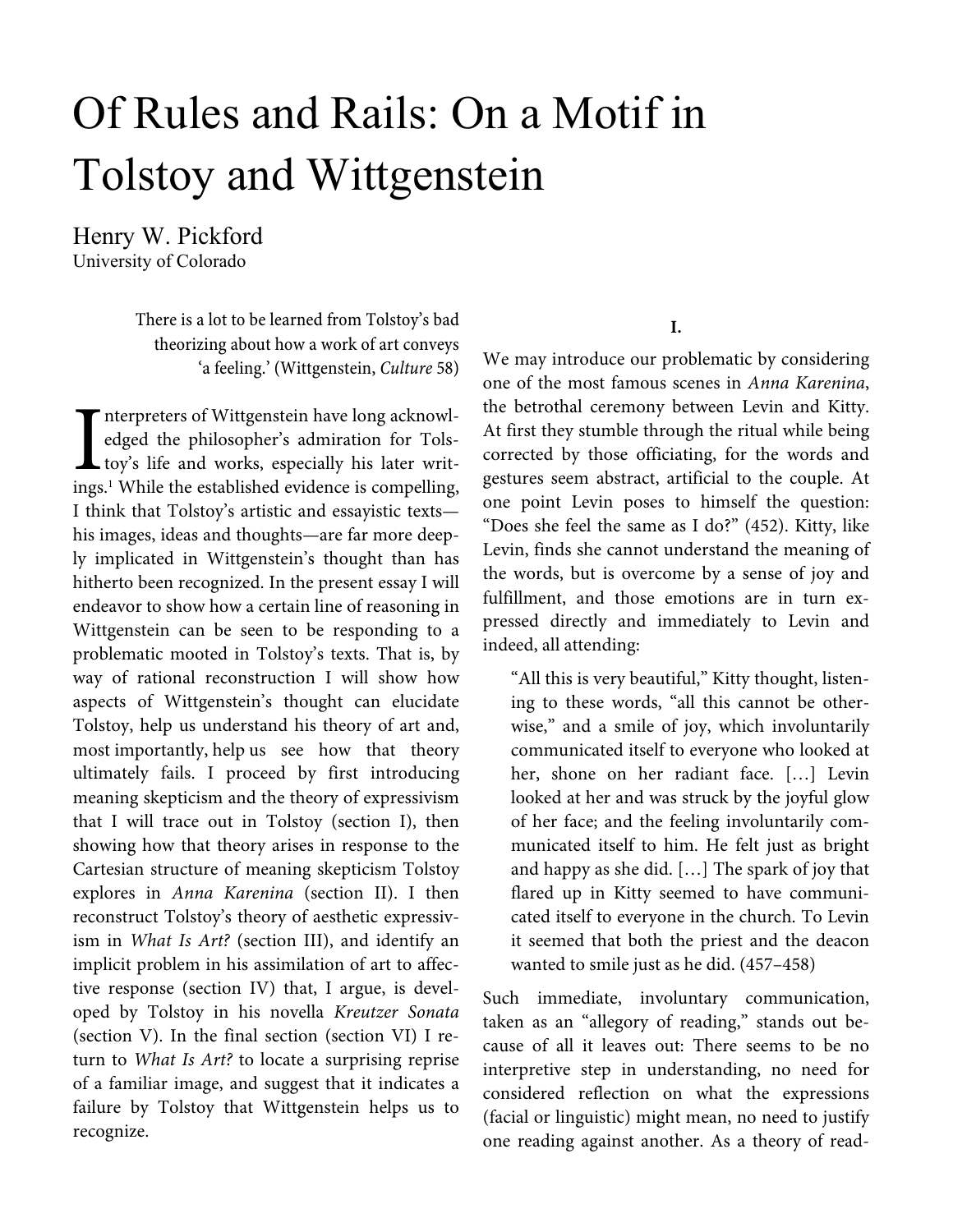ing, there is no risk of error, of misinterpretation, because, apparently, there is no conceptual possibility of divergence either between the author's intentional states and their externalization in the written text, or in turn between the written text and the reader's understanding of it. Thus there is no breach between intended meaning and understanding that threatens to widen into a more radical skepticism about meaning altogether.

This account of understanding, which Tolstoy will define and defend in What Is Art?, I shall call expressivist: on this account, the artwork immediately expresses or manifests only itself, not something other than itself, separable and free– standing—say, an independent meaning content to which it is related—that would allow the skeptical wedge to be driven between authorial intentionality, text, and interpretation. (In contrast to Pomorska, such non–inferential understanding need not be instinctual or intuitive nor based on iconic signification; it can be trained and conventional). While the expressivist theory of art, for which Tolstoy's What Is Art? is taken to be foundational, is itself a multifarious body of thought that has developed its own set of debates (Ridley) all that my expressivism amounts to is the claim that there is a mode of understanding signs in which the sign directly manifests its meaning content, without the necessary recourse to an act of interpretation: An act where a reason or ground or justification is sought in taking the sign to have a certain meaning content.

By denying the necessity of the step of interpretation in understanding, expressivism denies the structural feature characteristic of the Cartesian picture of the mind. The Cartesian picture assumes a potentially unbridgeable divide between the internal mental realm and the external realm of behavior, including linguistic behavior. Thought is identified with an inner mental realm and expression is then seen to be the externalization of that mental content in linguistic or behavioral signs that require interpretation. In this picture, the rules of language use for instance—knowing how to use a sign or concept in the appropriate circumstances to express one's intended thought—can succumb to the same conceptual gap, such that there arises an epistemological necessity for interpretation.

The Cartesian divide admits, perhaps invites, the thought that each application or recognition of a sign's use necessarily requires the subject to interpret the sign, to decide whether it falls under the rule of its application. The metaphysical skeptic demands to know how one, in general, abstracted from any particular situation, can know with certainty that the rule of his sign's use is the correct one.

The temptation is to respond to the skeptic with an equally metaphysical answer and to claim that the meaning of a sign—all its correct potential applications in specific contexts—is somehow necessarily contained in the rule of its use, which the person somehow possesses. This metaphysical response to the metaphysical skeptic has been called "meaning platonism," for it asserts that to know the meaning of a word, say, is to know already its correct applications or interpretations in possible future contexts. So the meaning platonist accepts the skeptic's premise that recognizing the meaning of a word necessarily requires interpreting it, but cuts off a potential regress in interpretation by claiming that a person possesses all those correct interpretations simply in virtue of knowing what the word means. In §218 of his Philosophical Investigations, Wittgenstein captures this metaphysical urge toward meaning platonism in a striking image when he considers how one might be led to think that the values of a mathematical function or series are already somehow present in the mind of the person who knows how to compute the function:

Whence comes the idea that the beginning of a series [e.g., the concept "natural number"] is a visible section of rails invisibly laid to infinity? Well, we might imagine rails instead of a rule.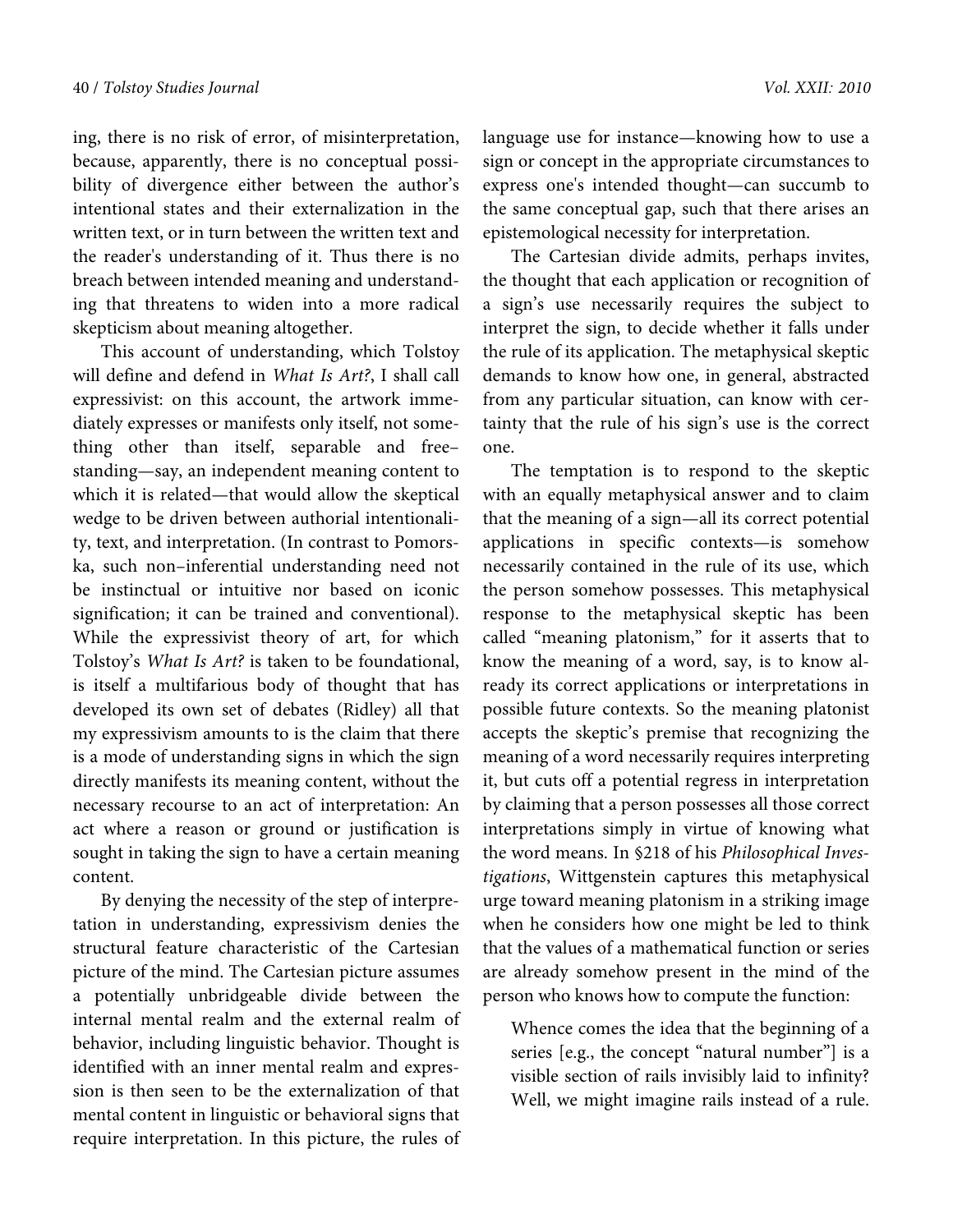And infinitely long rails correspond to the unlimited application of a rule.

The pressure that leads to the fantasy of rails extending into the future is the skeptical question of how one can be certain that one in fact possesses the concept in question, that one understands all its possible contexts of correct usage. In his explication of the problematic, Saul Kripke (1982) adverts to the example of addition. In her life a person may well have performed thousands of additions correctly, but however large a number of cases is involved, that number is still finite. So how can that person be sure she knows how to add, that is, that she knows what the concept of addition is, what "addition" and "+" mean, for an indefinite, indeed infinite number of cases? This is the epistemic version of content skepticism: How can one be sure one has correctly grasped what a given concept or sign means? But the skepticism can extend to a metaphysical version of content skepticism: One may doubt that there is any fact of the matter regarding what a concept or sign means. Varieties of this metaphysical content skepticism include Quine's indeterminacy thesis and Derrida's theory of différance and the trace.

The meaning platonist responds to content skepticism by claiming that there is a rule—e.g., the rule of addition—that automatically foreordains, as it were, its every correct application. The rule is inherent in, intrinsic to, the concept of addition, or the sign "+," itself. In this sense the response adverts to a claim about the metaphysics of meaning. The dialectic of course proceeds from here, but for my present purposes it suffices to bear in mind the picture of meaning Wittgenstein's image of infinite rails is meant to conjure, together with the problematic from which it emerges, a problematic that Tolstoy also confronted.

## **II.**

Tolstoy was writing Anna Karenina when overcome by his crisis, and one can read the text as an exploration of the skeptical problem outlined above, for the novel traverses the Cartesian divide between inner intentionality and external behavior through implicitly comparative portraits of characters' interior mental lives—or lack thereof—and their outward social behavior, conceived as habits, codes, norms, roles, rules and metaphorically, rails.

Several of the terms used in Anna Karenina to refer to codified behavior—"колея," [железная] "дорога," "рельс," etc.—either name or evoke railways, and readers have long interpreted the role of rails in the novel in relation to Tolstoy's criticism of railways, itself echoed by Levin, and which was widespread among Russian cultural conservatives at the time. For our purposes the observation by Gary Jahn is particularly apt: "Several particular qualities of the "social" are suggested by the use of the railroad as its sign[…] [T]he social involves rules and orderliness as suggested by the tracks along which the train must run and in the mechanical (that is, also, logical) nature of the object" (Jahn, "Image" 6).

Even more suggestively, Russian "рельс" (cognate of English "rail") as social "rule" is in fact a figura etymologica: "rail" derives via Middle English ["reyle, raile"] and Old French ["reille" ("iron rod")] from Latin "regula" meaning "straight stick, rod, bar, pattern," itself related to "regere" ("to rule") and "rex" ("king"), from which comes "rule" (Фасмер, Oxford English Dictionary).

The connection between "rails" and "rules" is made explicit—together with the Cartesian picture underwriting it—at one point in the novel, when the narrator observes of Vronsky:

Though the whole of Vronsky's inner life was filled with his passion, his external life rolled inalterably and irresistibly along the former, habitual rails [по прежным рельсам] of social and regimental connections and interests. (173)

It is precisely this structure of external, public behavior and internal, private motivation that leads to the meaning skepticism articulated in section I above. While Vronsky's inner life remains isolated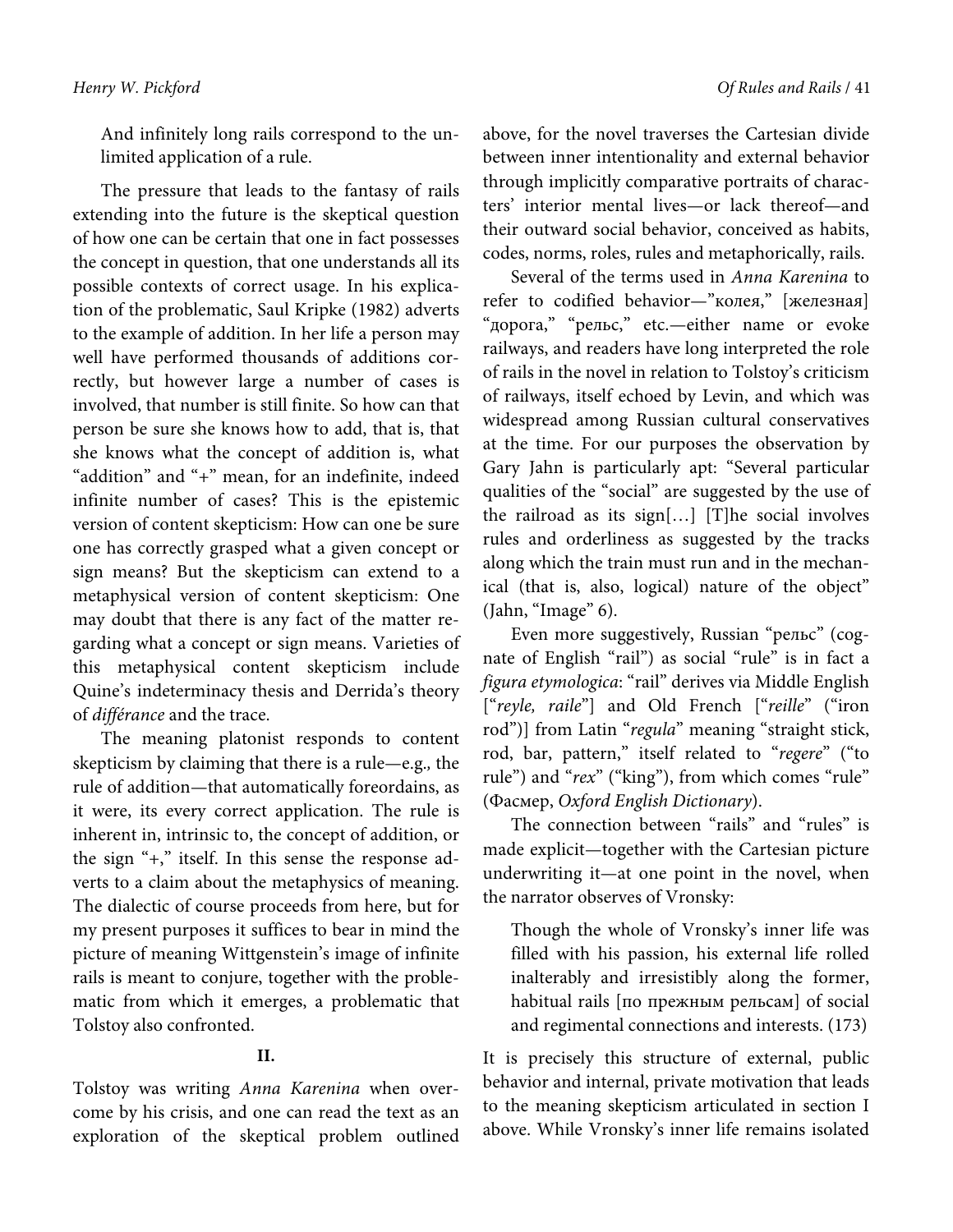from his external, societally codified behavior, Anna's husband Karenin by contrast allows himself to perceive only the external behavior in his confrontation with her and demands of her only that outward appearances be maintained:

Despite all he had seen, Alexei Alexandrovich still did not allow himself to think of his wife's real situation. He saw only the external signs. He saw that she had behaved improperly and considered it his duty to tell her so. […]

"But I demand that the outward conventions of propriety shall be observed until"—his voice trembled—"until I take measures to secure my honor and inform you of them." (211, 213)

Thus Tolstoy exposes the structure of external/internal by cycling through its possible permutations in the men orbiting Anna. Of course this structure of external/internal, social code/private intentionality is not new to Tolstoy–indeed, it is one of the defining characteristics of the "society tale" genre of the 1820s and 1830s (Мейлах)—but Tolstoy combines the permutations this structure offers with realistic psychological descriptions of the consciousness of characters. And he does so in such a way that both extremes emerge and threaten autonomy: external roles, ruts, duties, customs devoid of intentional meaning–Karenin's fulfilling the requirements of officialdom and later of religion—and intentionality collapsed upon itself, unable to realize itself in any socially recognized role—Karenina's final journey to the train station.<sup>2</sup>

In Anna Karenina Levin, like Tolstoy, seeks salvation from the metaphysical skepticism attending the Cartesian structure. If his friends described Tolstoy as "the greatest of skeptics" (Amfiteatrov in Eikhenbaum, Sixties 120), we recall Levin confessing on the eve of his wedding, "My chief sin is doubt. I doubt everything and for the most part live in doubt" (440). Levin arrives, like Wittgenstein, at a "therapeutic solution" to his doubts; he overcomes his crisis by quieting his will to pose the

skeptical question after he experiences moments of understanding that do not require the step of interpretation between external behavior and internal intentional state, cases of immediate, will–less understanding, most famously during the ring– exchanging ceremony with Kitty discussed above. Thus such immediate, will–less understanding of a feeling, by denying the necessity of interpretation, avoids the dilemma posed by meaning skepticism and meaning platonism: between Levin's doubts of there being any meaning on the one hand, and meaning as social rules, troped as rails, on the other. (McDowell interprets Wittgenstein along these lines.)

## **III.**

What Is Art? presents the explicit theoretical justification of the immediate understanding of feeling introduced above. The essay rejects all Western European aesthetic theories centered on the idea of beauty, in favor of an expressivist account of art's affective causal influence.

Tolstoy presents his positive, normative theory of genuine art in two broad steps. The first step is to define the activity of art as the conveyance of a feeling from author to recipients, by which they are united. The organizing trope of the effect of art as "a means of communion among people" (49, trans. modified) is "infection":

To evoke in oneself a feeling one has once experienced, and having evoked it in oneself, then, by means of movements, lines, colors, sounds, or forms expressed in words, so to transmit that feeling that others experience may the same feeling—this is the activity of art.

Art is a human activity consisting in this, that one man consciously, by means of certain external signs, hands on to others feelings he has lived through, and that other people are infected by these feelings and also experience them. (51)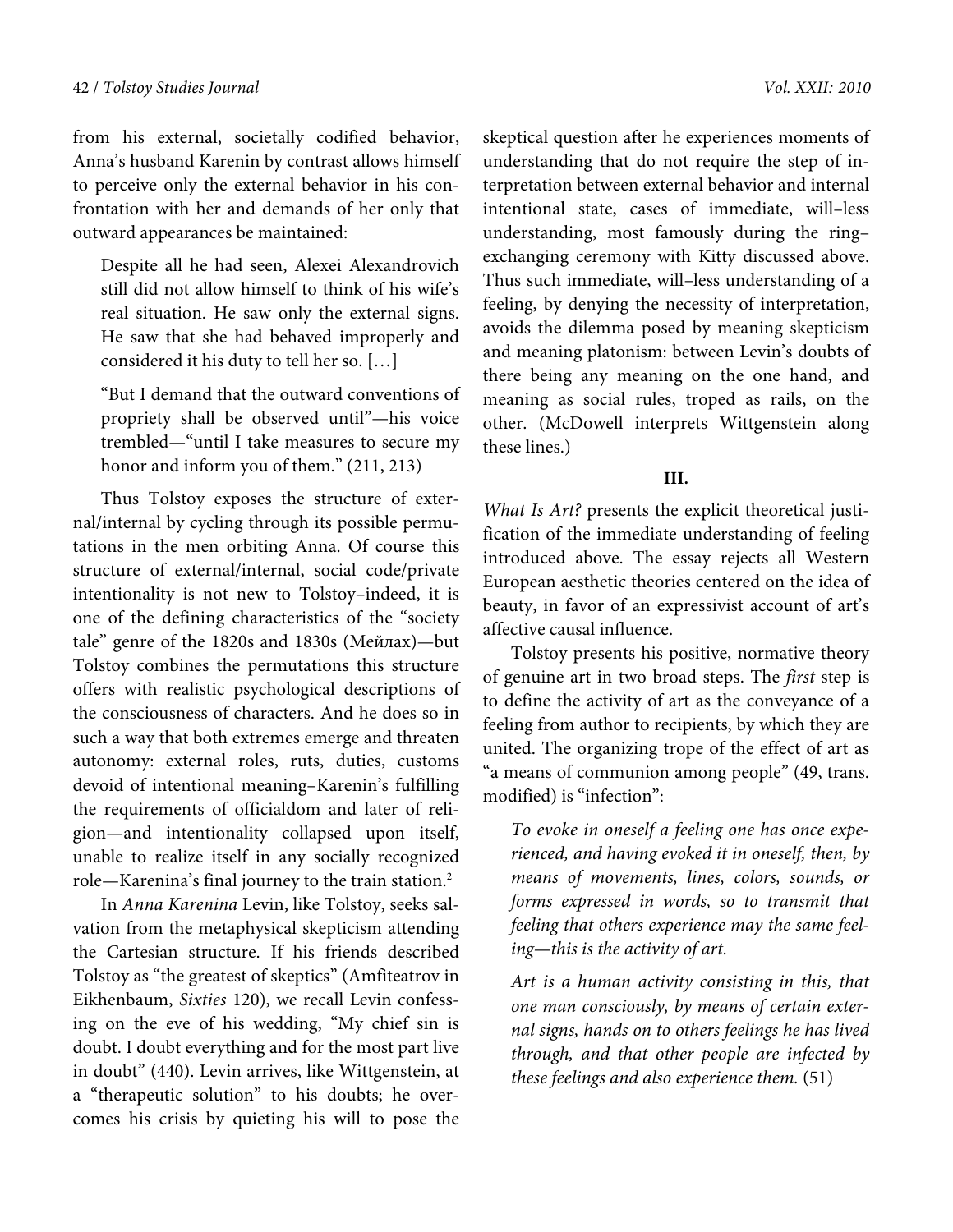Tolstoy grounds this aesthetic experience in the general phenomenon of immediate emotional contagion, as when

a man infects another or others directly, immediately [прямо непосредственно], by his appearance or by the sounds he gives vent to at the very time he experiences the feeling; if causes another man to yawn when he himself cannot help yawning, or to laugh or cry when he himself is obliged to laugh or cry, or to suffer when he himself is suffering […]. (50)

Here Wittgenstein can offer an indirect gloss by way of his reflections on expressivism and understanding in his later writings. His paradigmatic example of this phenomenon is our reaction to a face:

"We see emotion."—As opposed to what?—We do not see facial contortions and make inferences from them (like a doctor framing a diagnosis) to joy, grief, boredom. We describe a face immediately as sad, radiant, bored, even when we are unable to give any other description of the features.—Grief, one would like to say, is personified in the face.

This belongs to the concept of emotion. (Zettel §225)

Wittgenstein suggests that in general perceptual experiences of emotion occur without the step of interpretation: It is not the case that we see a particular face and then interpret its expression as being joyful or sad. Rather, according to Wittgenstein, we should say the face at once expresses joy or sadness—because the face and its expression are not two separate and independent elements requiring a mediating interpretation, but rather a single experience of immediate understanding. The perception, that is, hinges on the attitude one takes towards a person, rather than an inference one makes about a person: "My attitude towards him is an attitude towards a soul. I am not of the opinion

that he has a soul" (Wittgenstein, Philosophical Investigations part II, iv).

Now one might counter that physiognomy and immediate empathy is one thing, the interpretation of signs and symbols another, and indeed Tolstoy stipulates that such emotional contagion is not yet art, which begins "when a man, with the purpose of communicating to other people a feeling he once experienced, calls it up again within himself and expresses it by certain external indications" (50, trans. modified). But Wittgenstein demurs: Understanding can be just as immediate, interpretation need not take place when understanding symbols or signs either:

What happens is not that this symbol cannot be further interpreted, but: I do no interpreting. I do not interpret, because I feel at home in the present picture. When I interpret, I step from one level of thought to another. (Wittgenstein, Zettel §234)

Wittgenstein is not denying the possibility of (even potentially endless) interpretation, rather he is noting how special such a move is, how much has to have gone wrong for such a move to be called for in our everyday experience. Wittgenstein reminds us that very often we do not set off on unending interpretive quests, because there is no reason or cause, no sensible skeptical itch, to do so. Thus Wittgenstein is making an observation about our attitude, our will, rather than presenting a metaphysical argument regarding the indeterminacy of meaning or the structure and play of the sign. And it is this observation that perhaps underlies Wittgenstein's reaction to What Is Art?:

Tolstoy: a thing's significance (importance) lies in its being something everyone can understand.—That is both true and false. What makes a subject hard to understand—if it's something significant and important—is not that before you can understand it you need to be specially trained in abstruse matters, but the contrast between understanding the subject and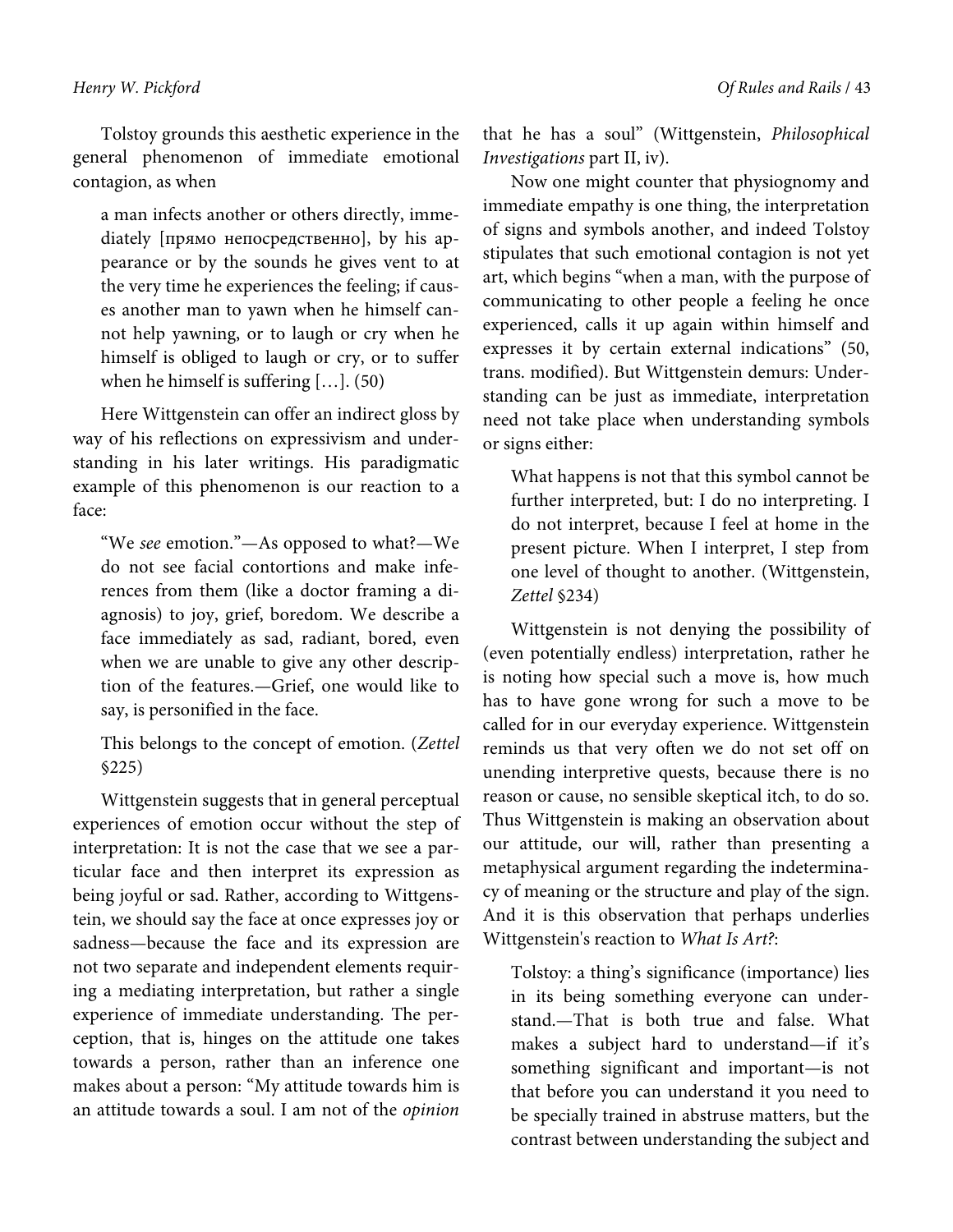what most people willfully want [wollen] to see. Because of this the very things which are most obvious may become the hardest of all to understand. What has to be overcome is a difficulty having to do with the will, rather than with the intellect. (Wittgenstein, Culture 17, trans. modified)

And elsewhere Wittgenstein notes that in Tolstoy's aesthetics "you might say: the work of art does not aim to convey something else, just itself" (Culture 58–9). For Tolstoy in What Is Art?, as for Wittgenstein, non–interpretive understanding occurs because the will to interpret has been stilled, no longer obstructing our immediate recognition of what is obvious in our everyday lives. Tolstoy's expressivist aesthetics would then be an analog of this experience in the realm of art.

Importantly, at this stage in Tolstoy's presentation of his theory, which I've called his first step, he explicitly denies that the content of the feeling conveyed has any bearing on infectiousness as the pragmatic criterion of genuine art. In his initial definition of art he writes: "The feelings with which the artist infects others may be most various—very strong or very weak, very important or very insignificant, very bad or very good…" (51). As he nears the conclusion of this first step in his presentation, he repeatedly maintains what could be called the "content–indifferentism" of genuine art:

The stronger the infection, the better is the art is as art, speaking now apart from its subject matter, i.e., not considering the quality of the feelings it transmits.

[Sincerity, particularity, clarity of the feeling] are the three conditions which divide art from its counterfeits, and which also decide the quality of every work of art apart from its subject matter. (141, 142)

Clearly artworks conveying feelings of misery, horror, loathing, murderous rage and so on, could qualify as genuine artworks as easily as the examples of pity, joy, and motherly succor. The criterion of authentic art is for Tolstoy completely amoral.

This brings us to Tolstoy's second step in the exposition of his theory, in which he provides criteria for the evaluation of the content of artworks, the specific feelings they convey. Those criteria are explicitly ethical, and are anticipated in Levin's conversion during the ring–exchanging ceremony with Kitty, when Levin finds that it is Kitty's attitude towards him and the situation, rather than the words of the prayers, that is meaningful. And on subsequent occasions Levin surprises himself in finding prayers and oaths meaningful not independently of his attitude towards the words, but precisely because of his attitude towards them. For instance:

[...] during the time of his wife's confinement an extraordinary thing had happened to him. He, the unbeliever, had begun to pray, and in the moment of praying he had believed. But that moment had passed, and he was unable to give any place in his life to the state of mind he had been in then. (787, trans. modified)

Levin utters words and performs rituals, but only on certain occasions does he find them animated with significance; the outward performance is unchanged, but his attitude towards the words, their audience, his actions and their effects, is completely different.

In the final words of the novel, Levin, having therapeutically stilled his skepticism about the meaning of life when he realizes that the doubt was, like the question, nonsensical, concludes that it is precisely his attitude, not his reason, which dissolves the doubt. Outwardly his behavior will appear unchanged though in actuality all has changed because now imbued with ethical significance by his attitude:

I'll fail in the same way to understand with my reason [разумом] why I pray, and yet I will pray—but for my life now, my whole life, re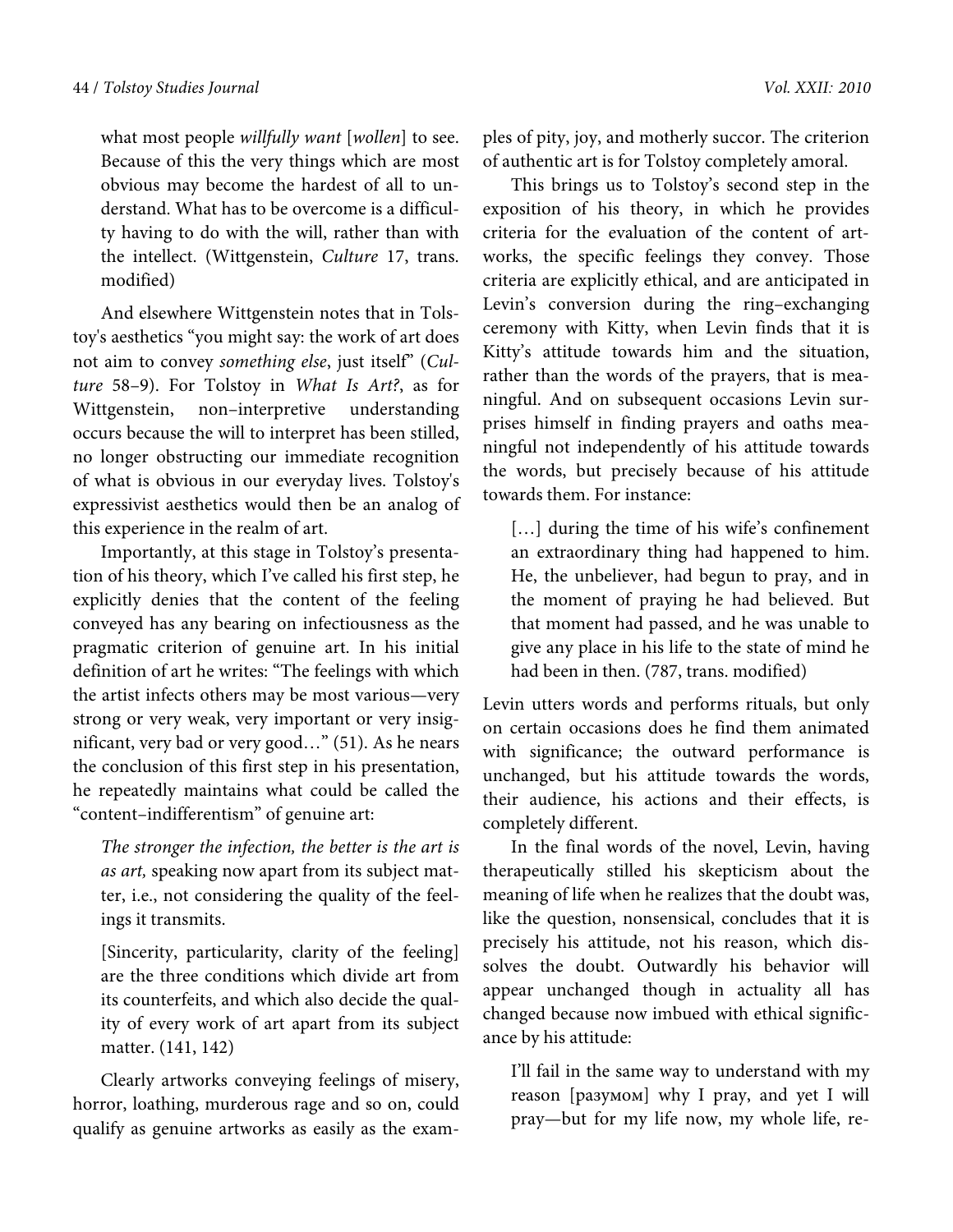gardless of all that may happen to me, every minute of it, is not only not meaningless [бессмысленна], as it was before, but has the indubitable meaning of the good [несомненниый смысл добра], which it is in my power to put into it! (817, trans. modified)

Wittgenstein comes to a similar view at the conclusion of the Tractatus:

6.41 The sense of the world must lie outside the world. In the world everything is as it is and happens as it does happen. In it there is no value—and if there were, it would be of no value.

If there is a value which is of value, it must lie outside all happening and being–so. For all happening and being–so is accidental.

What makes it non–accidental cannot lie *in* the world, for otherwise this would again be accidental.[…]

6.43 If good or bad willing changes the world, it can only change the limits of the world, not the facts; not the things that can be expressed in language.

In brief, the world must thereby become quite another. It must so to speak wax or wane as a whole.

The world of the happy man is quite another than that of the unhappy.

Values, like the Kantian "good will," are not facts of the world, otherwise they would be contingent, as are all empirical facts; and Levin too insists that the good, what confers sense upon the world, exists independently of whatever contingently might happen to him within the world. As one commentator puts it:

[...] Wittgenstein takes essentially the same approach [as Kant] to problems of logic and problems of value. Neither concerns the merely contingent; instead they concern necessary structures within which contingency obtains. In the Kantian sense, both logic (6.13) and ethics (6.421) are transcendental. (Fogelin 97)

We can see Tolstoy taking up this thought when he turns to the task of distinguishing good and bad art in What Is Art?:

The estimation of the value of art (i.e., of the feelings it transmits) depends on men's perception of the meaning of life, depends on what they consider to be the good and the evil of life. And what is good and what is evil is defined by what are termed religions. (54)

Tolstoy has a Rousseauistic Enlightenment story at hand, in which mankind advances by developing better—that is, "[…] more or less good, more or less necessary for the well–being of mankind" (143)—feelings and sentiments which constitute an age's "religious consciousness," a potentiality present in all the age's people, but demonstrated in specific leaders who express or manifest this advanced "meaning of life" (42), religious consciousness as the awareness of good and evil. And, as we saw in Levin's conversion, in What Is Art? Tolstoy holds that the good is not determinable by reason or thought, but is transcendental:

The good is the eternal, the highest aim of our life. No matter how we understand the good, our life is nothing else than a striving towards the good—that is, towards God.

The good is indeed a fundamental understanding [понятие],<sup>3</sup> which metaphysically constitutes the essence of our consciousness, an understanding indefinable by reason.

The good is that which no one can define, but which defines everything else.<sup>4</sup>

If we read this passage over the shoulder of Wittgenstein, we find a powerful theory. The meaning of life, the good, is a certain ethical attitude that pervades one's consciousness, that is, it is not something in the world, but how one views the world; and hence it transcendentally conditions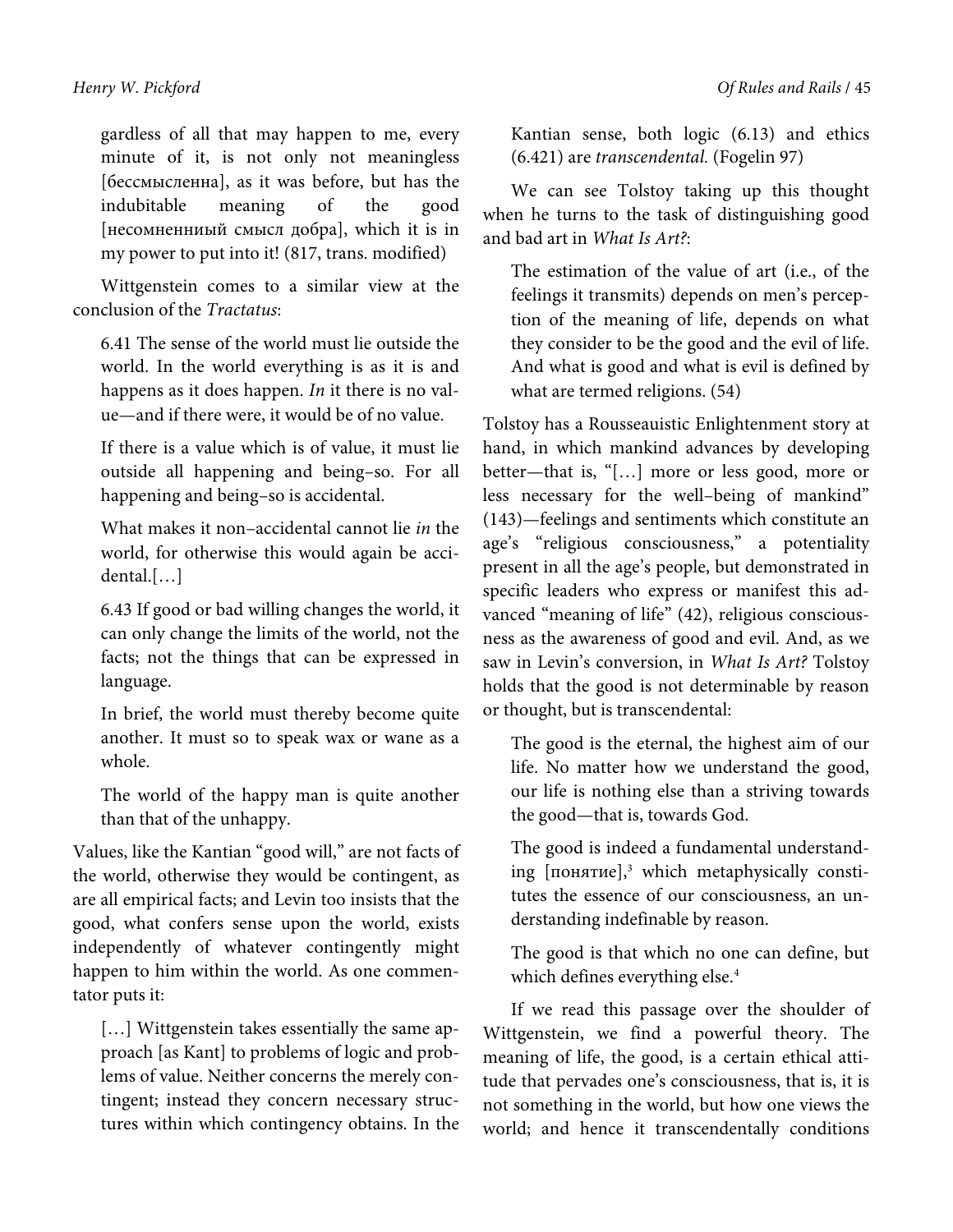how everything in the world seems. This attitude is thus a feeling, not susceptible to reason or thought, inexpressible in the language of natural science. The improvement of mankind thus depends not on rationality, but rather on feeling, which is disseminated by genuine, that is, infectious artworks. Thus "it is this religious consciousness that decides the value of the feelings transmitted by art," "good art, conveying good feelings, and bad art, conveying wicked feelings."5

Tolstoy understands the religious consciousness of his age to be the Christian principles portrayed in the Gospels:

The consciousness that our well–being, both material and spiritual, individual and collective, temporal and eternal, lies in the growth of brotherhood among all men—in their loving harmony with one another. (Art 145)

 The purpose of this religious consciousness is to unite all people, and according to Tolstoy there are only two kinds of feelings capable of such influence, and therefore there may be only two types of good art: "religious art," which is "art transmitting feelings flowing from a religious perception of man's position in the world in relation to God and to this neighbor"; and *universal art*, "art transmitting the simplest feelings of common life, but such, always, as are accessible to all men in the whole world[…]. Only these two kinds of art can be considered good art in our time" (Art 151–2).

### **IV.**

Tolstoy's assimilation of art to affect—and, as we'll see, above all musical affect—in his model of infection involves a problem, however. For infectious affect, understood as a causal or dispositional relation, does not allow for the possibility of misunderstanding. Meaning, however, bears a normative relation: knowing the meaning or use of an expression requires that one be able to distinguish between correct and incorrect uses of that expression: that's constitutively part of what it means to understand an expression at all.

In Anna Karenina the verb "to infect" [заражать] refers to immediate physiological mimicry, either exemplified by or likened to the infectiousness of a yawn or laughter: "And Betsy obviously tried to restrain herself but failed and burst into the infectious laughter of people who laugh rarely" (297). And late in the novel, in part six, "infectious laughter" becomes a virtual Leitmotif of the minor comic character Veslovsky, the young, fat, gregarious nobleman accompanying Oblonsky who misfires his hunting rifle and chases peasant girls.

These uses of the verb "to infect" seem to signify simply a causal relation: involuntary mimicry that may not transmit any meaning content at all. That is, consider the paradigmatic cases of the "infectious" effect, yawning or laughing: The recipient may not think himself tired, or judge something to be funny, but the effect comes off nonetheless. As a causal relation, infection occurs will– lessly not because the will to interpret has been stilled, but simply because the will cannot be involved in the first place: the reaction is involuntary in the physiological sense, and there is no normative relation possible. In the novel "to infect" is lexically contrasted with "to communicate itself" [сообщаться], which is reserved for the conveyance of meaning content and which therefore in principle could be misunderstood. Several examples of the latter relation include Levin and Kitty during the ring–exchanging ceremony discussed earlier, and Vronsky's correctly or incorrectly understanding Anna's emotions (Tolstoy, Anna 149, 150, 188, 314).

The inchoate distinction at work lexically in Anna Karenina between causal effect and understanding normative meaning content—both occurring immediately, without the interference of the will to interpret—returns during the unfolding argument of What Is Art? But here the distinction is not marked lexically between the two verbs "to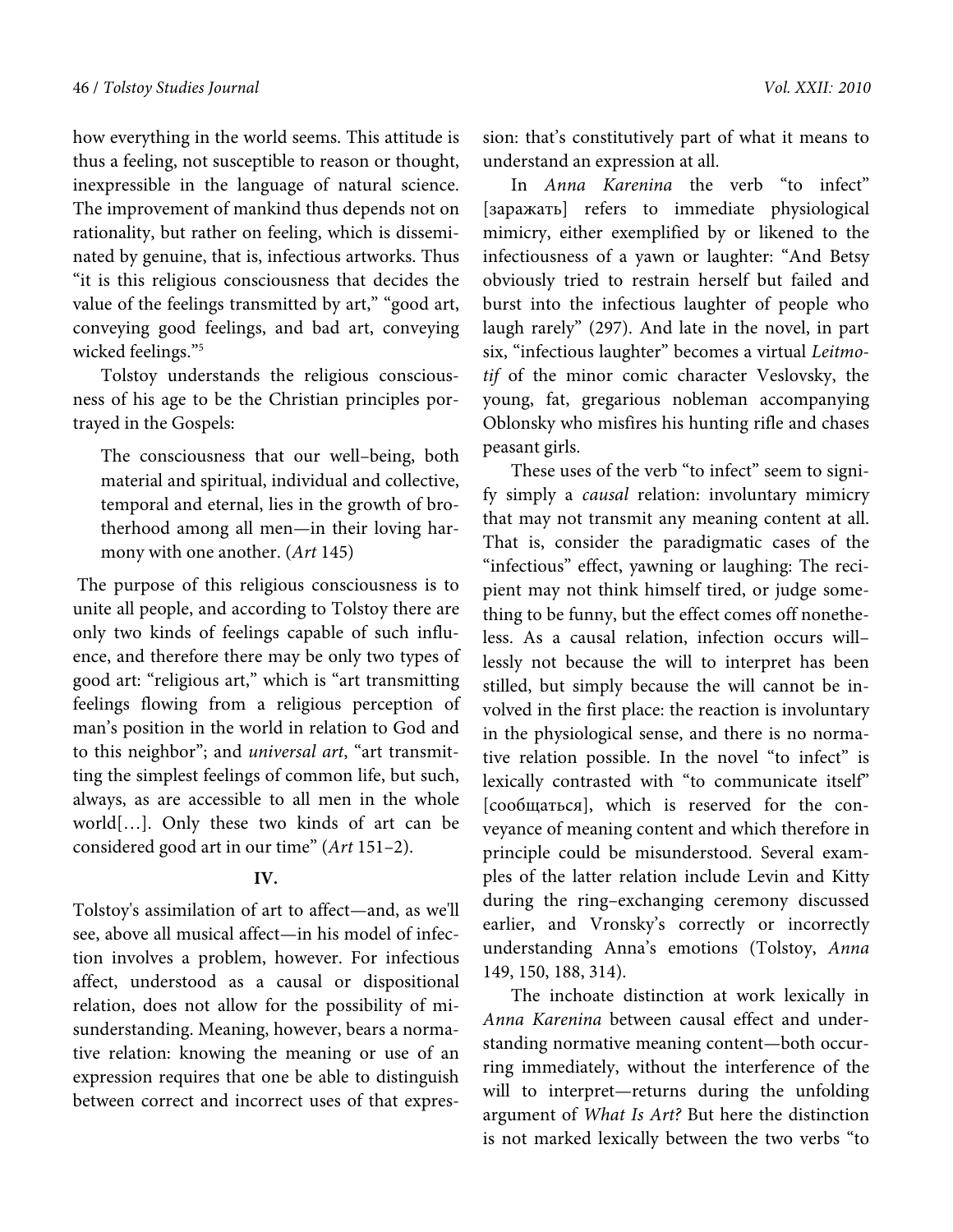infect" and "to communicate itself": rather it inhabits the meaning of "infection" and "infectious feelings" as they are used throughout the treatise and indicates a fundamental tension within Tolstoy's aesthetic theory. In chapter V of What Is Art? Tolstoy provides examples of infectious "feeling":

To take the simplest example: one man laughs, and another who hears becomes merry; or a man weeps, and another who hears feels sorrow. A man is excited or irritated, and another man seeing him comes to a similar state of mind. By his movements or by the sounds of his voice, a man expresses courage and determination or sadness and calmness, and this state of mind passes on to others. A man suffers, expressing his sufferings by groans and spasms, and this suffering transmits itself to other people; a man expresses his feeling of admiration, devotion, fear, respect, or love to certain objects, persons, or phenomena, and others are infected by the same feelings of admiration, devotion, fear, respect, or love to the same objects, persons and phenomena.

And it is upon this capacity of man to receive another man's expression of feeling and experience those feelings himself, that the activity of art is based. (49–50).

The broad scope of Tolstoy's notion of feeling extends from mimicry of sensations (excitement, irritation) and objectless moods (merriness, sadness, calmness) causally induced by activities such as laughing or crying through to occurrent emotions incorporating cognitive judgments, propositional attitudes and intentional objects (fear of, devotion toward, admiration of). But such a broad scope ignores the very difference between dispositional affective reactions that are merely causal effects on the one hand, and judgments with propositional content, that is, meaning content which presupposes a normative relation of correctness, on the other. (Robinson interprets Tolstoyan "infection" as "somatic mimeticism," itself composed of both causal "somatic transfer" and normative "somatic guidance," thus restating without resolving the tension.) The assimilation of meaning content, with its inherent normative relation, to the causal–dispositional model of infection becomes most problematical in the case of music.

Tolstoy's diaries and letters indicate that while he was working out his aesthetics in What Is Art? and Kreutzer Sonata he was wrestling with Schopenhauer's philosophy (Eikhenbaum Sixties, Medzhibovskaya, Orwin). While space here does not permit consideration of the significance of Schopenhauer's philosophy for Tolstoy, his philosophy of music precisely identified the tension between causally induced affect and normative meaning content inherent in Tolstoy's theory.

According to Schopenhauer, the singular metaphysical significance of music is that, unlike the other art forms, it is non–representational. Music presents the fundamental forces of nature directly and hence is "instantly understood by everyone [with] direct understanding" (I: 256). He continues:

[...] music does not express this or that particular and definite pleasure, this or that affliction, pain, sorrow, horror, gaiety, merriment, or peace of mind, but joy, pain, sorrow, horror, gaiety, merriment, peace of mind themselves, to a certain extent in the abstract, their essential nature, without any accessories, and so also without the motives for them. (I: 264)

According to Schopenhauer, music expresses feelings "without the motives for them," that is, the intentional states (beliefs and desires) that make them the "definite feelings" Tolstoy demands of moral art. Thus the problem is that music elicits "essential" feelings "without the motives for them," that is, causal affect without specific meaning content.

As the earlier quote from What Is Art? acknowledges, art may infect "whether the work is moral or immoral," and each recipient will expe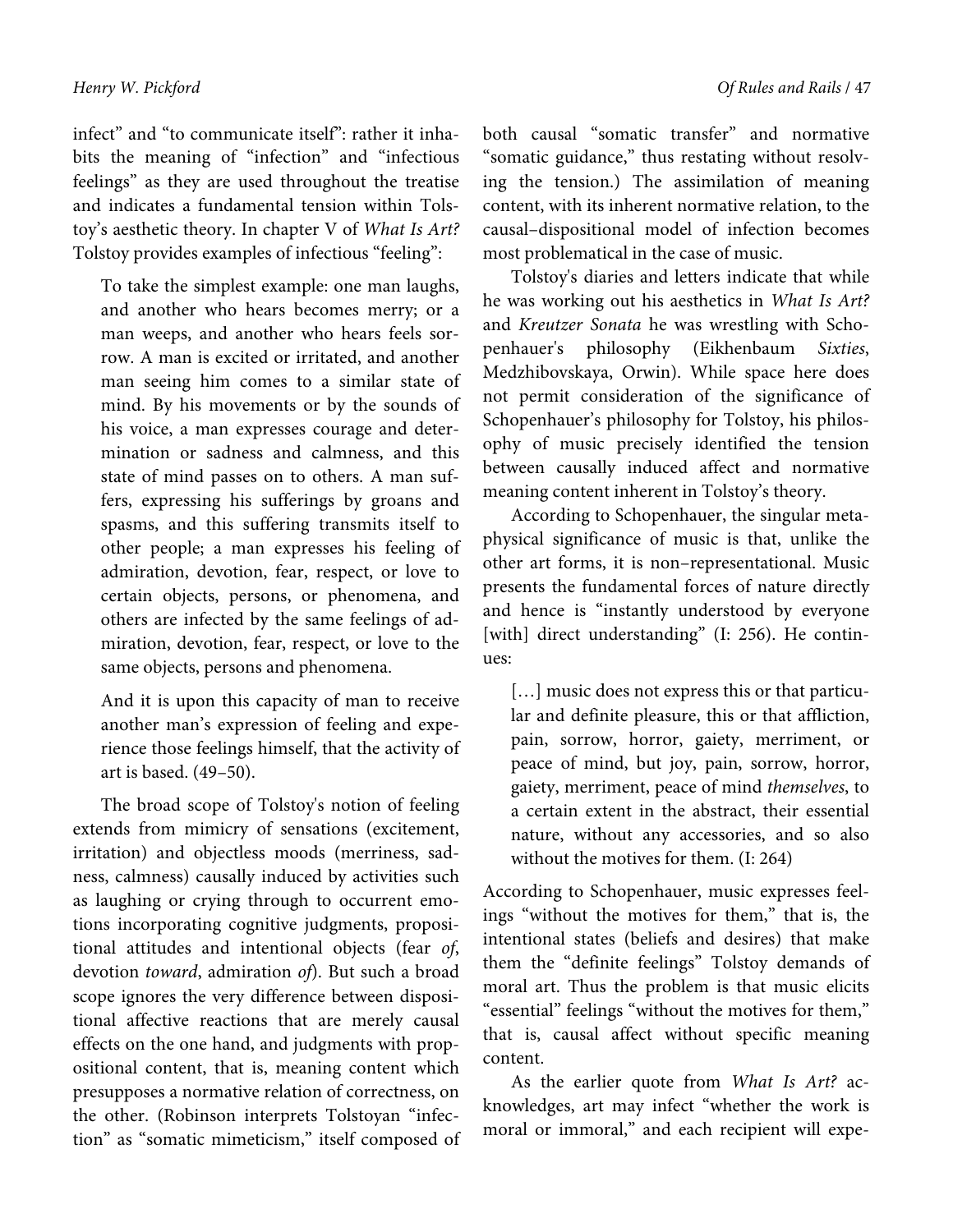rience it "in his own way." Generalized, the danger is that causally induced affect may be amoral or immoral because divorced from the larger intentional context that specifies its meaning content. Music (other than communal forms like peasant round–dances and folk songs) is the extreme version of this potential because, in Tolstoy's understanding of Schopenhauer, it does not convey a specific meaning content at all, while its causally induced affect may be quite powerful.

Whereas Tolstoy intends his aesthetic theory to convey moral guidance—that is, religious or universal values—the content of such music will essentially depend on the will of the recipient.

### **V.**

In "The Kreutzer Sonata," which Tolstoy wrote concomitantly with What Is Art?, the protagonist Pozdnyshev restates the problem precisely, describing music in now familiar causal terms, as involuntary mimicry or stimulant:

Music makes me forget myself, my true condition, it carries me off into another state of being, one that isn't my own: under the influence of music I have the illusion of feeling things I don't really feel, of understanding things I don't understand, being able to do things I'm not able to do. I explain this by the circumstance that the effect produced by music is similar to that produced by yawning or laughter: I may not be sleepy, but I yawn if I see someone else yawning; I may have no reason for laughing, but I laugh if I see someone else laughing. […]

And that's why music only irritates and doesn't follow through. A military band plays a march, say: the soldiers march in step, and the music's done its work. An orchestra plays a dance tune, I dance, and the music's done its work. A Mass is sung, I take communion, and once again the music's done its work. But that other kind of music's just an irritation, an excitement, and the action the excitement's supposed to lead to

simply isn't there! That's why it's such a fearful thing, why it sometimes has such a horrible effect. […]

[T]he generation of all that feeling and energy, which are quite inappropriate to either the place or the occasion, and which aren't allowed any outlet, can't have anything but a harmful effect. On me, at any rate, that piece had the most shattering effect; I had the illusion that I was discovering entirely new emotions, new possibilities I'd known nothing of before then. (96–7, emphasis added)

Only if music is contextualized within a practice marching, dancing, etc.—can its powerful causal affect be semantically contained. Otherwise its effects are, as Pozdnyshev says, potentially "horrible."

The tension between the causally affective and normatively meaningful that we saw inhabiting Tolstoy's understanding of aesthetic "infection" recurs in Kreutzer Sonata. One could characterize the general tactic of Pozdnyshev's self–exculpatory confession as that of desublimating or naturalizing the normatively meaningful, by which I mean that he reduces moral concepts and categories to their supposed physiological causes, often using what could be called hydraulic imagery. The greatest targets, of course, are the romantic notions of love, which he redescribes in the purely physiological vocabulary of cause and effect: Love is not the expression of moral sentiment, but the release or "safety valve" of pent–up energy:

Every day each of us eats perhaps two pounds of meat, game and all kinds of stimulating food and drink. Where does it all go? On sensual excesses. If we really do use it up in that way, the safety valve is opened and everything is all right. If, on the other hand, we close the safety valve, as I did mine from time to time, there immediately results a state of physical arousal which, channeled through the prism of our ar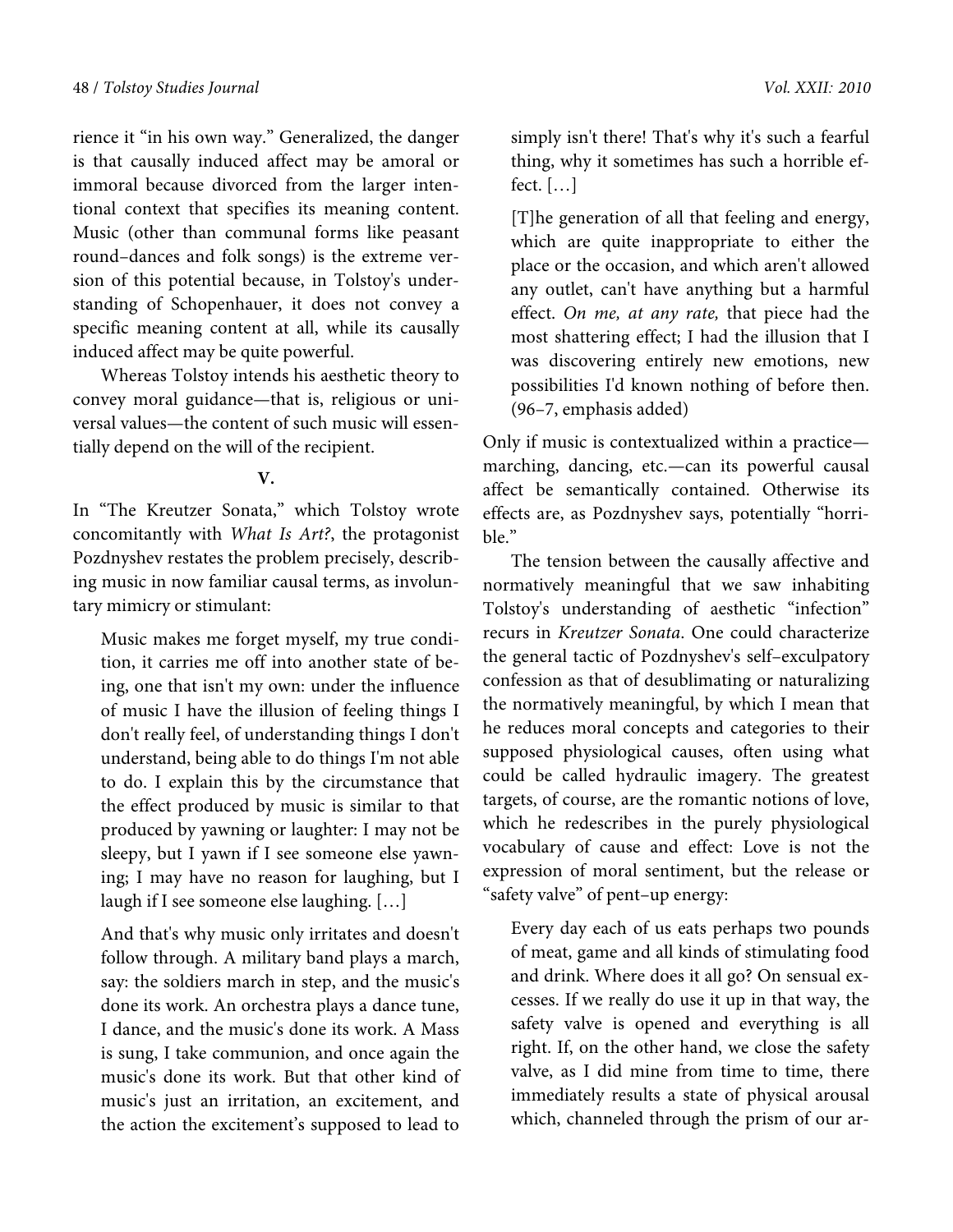tificial way of life, expresses itself as the purest form of love, sometimes even as a platonic infatuation. I, too, fell in love that way, like everyone else. (46)

And Pozdnyshev describes the causal effect of contemporary music—"the most refined form of sexual lust" (100)—according to exactly the same hydraulic model: It arouses energies without providing a meaningful "outlet." For Pozdnyshev, thus, sex and art are both matters of physiology: cause and effect, irritation and satisfaction, safety valves and outlets.

Pozdnyshev functions as an extreme spokesperson for those whom Tolstoy in What Is Art? calls "aesthetic physiologists," for whom art is "a form of play in which man releases a surplus of stored–up energy," and is likened to "getting drunk or smoking opium" (129).

However, Kreutzer Sonata is perhaps most intriguing in how it indirectly demonstrates the role of will in the reception of music: Pozndyshev is a man who wills his causal dependencies. He is a virtual chain–smoker, drinker of tea so strong it is "really like beer" (36, trans. modified), possibly an opium addict (his wife made several suicide attempts, at least once with opium; one must wonder whence she obtained it). He is definitely a self– confessed fornicator [блудник], where "[b]eing a fornicator is a physical condition similar to that of a morphine addict, an alcoholic or a smoker of opium" (Tolstoy, "Kreutzer" 41).

Several critics (Gustafson 352–5 and Knapp 39–40) rightly emphasize Pozdnyshev's addictions, but to my mind they overemphasize them all as "intoxications," thereby missing Pozdnyshev's greatest dependency: jealousy (on this see Felman).

Tolstoy takes some care building this into Pozdnyshev's narrative. His first mention of jealousy in fact reveals that it had bedeviled him even before he was married: "[…] the torments of jealousy reawoke in me: they continued to plague me throughout the whole of my married life[…]" (66, my emphasis; see also 79); and later in his story he refers to "similar attacks of jealousy I'd had previously" (105). In his uncontrollable sounds and gesticulations, his addictions, his jealousy and even his desperate need for an addressee, Pozdnyshev manifests his will to causal dependency.

Pozdnyshev tells his listener that during his return journey from his country estate to confront his wife and her suspected lover, the rhythm of the train so affected him that under its influence he imagined again her adultery: "It was as though some devil was inventing the most abominable notions and suggesting them to me against my will." He then adds, "I'd pace stumblingly up and down, willing the train to go faster; but the carriage just went on shaking and vibrating all its seats and windows, exactly as ours is doing now" (103, 104). As Pozdnyshev recounts his story in the train carriage he voluntarily boarded he becomes again—more and more agitated.

How are we to understand Pozdnyshev's seemingly willful dependence on the world? In the Tractatus Wittgenstein maintains that ethics, like logic, is transcendental (6.421). Cora Diamond provides a helpful gloss:

[J]ust as logic is not, for Wittgenstein, a particular subject, with its own body of truths, but penetrates all thought, so ethics has no particular subject matter; rather, an ethical spirit, an attitude to the world and life, can penetrate any thought or talk[…] ; the ethical spirit is tied to living in acceptance that what happens, happens, that one's willing this rather than that is merely another thing that happens and that one is in a sense "powerless"[…]. (153–4)

Now one might suppose that Pozdnyshev fulfills that condition, albeit in a strained sense, because he appears to be so dependent on the impingements of the world; but he wants and seeks out those impingements, and this betrays his immeasurable willful grasp upon the world, which becomes resentment and jealousy when, as it must, the world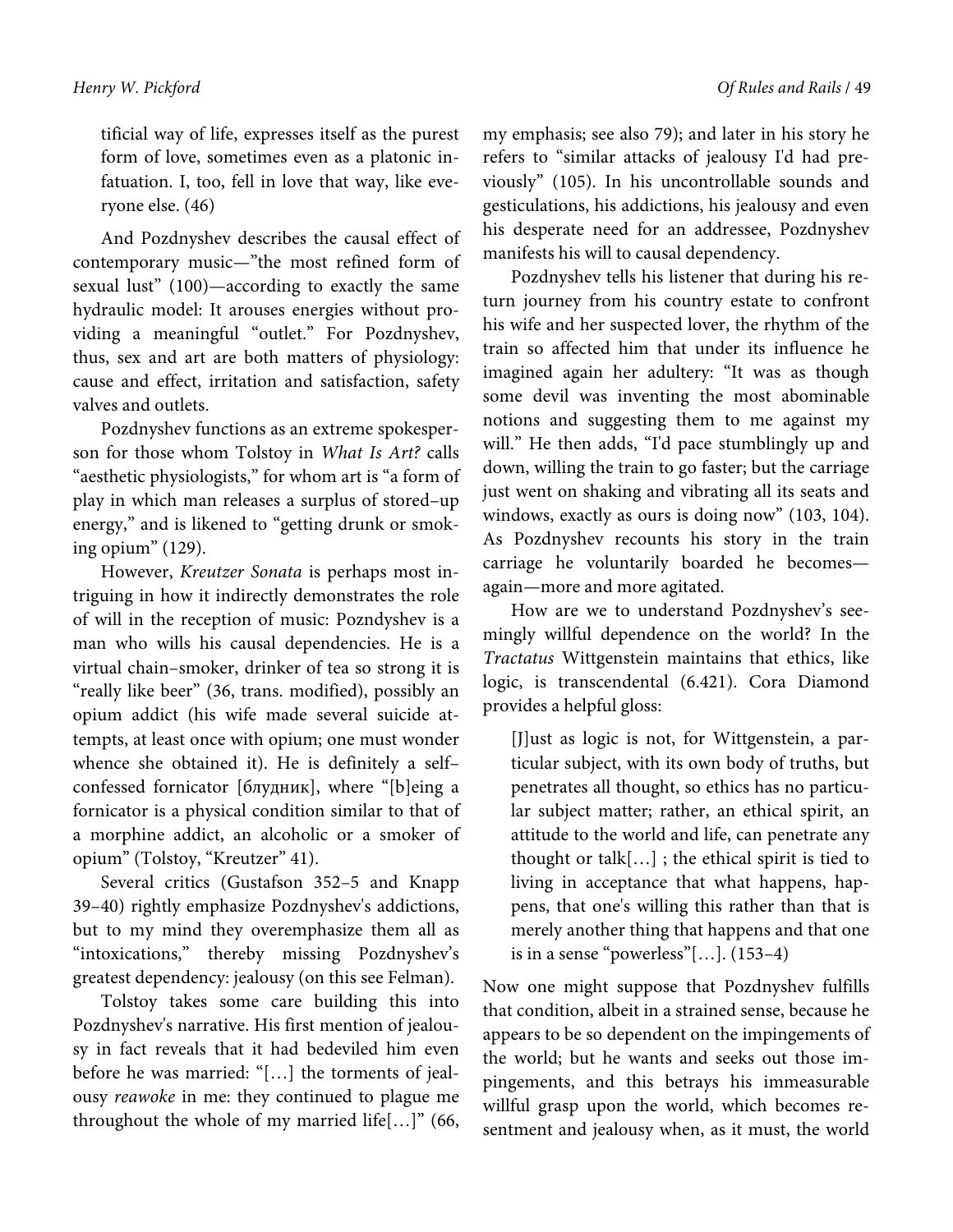fails to answer his will, the conditions he lays down for it. I think Pozdnyshev means something like this when he admits that:

What was really so horrible was that I felt I have a complete and unalienable right to [his wife's] body, as if it were my own, yet at the same time I wasn't the master of this body, that it didn't belong to me, that she could do anything with it whatever she pleased, and that what she wanted to do with it wasn't what I wanted. (105–6)

Like Levin after his conversion in Anna Karenina, in What Is Art? Tolstoy espouses a similar ethical transcendentalism when he defines the good as "a fundamental concept, which metaphysically constitutes the essence of our consciousness, a concept indefinable by reason"6 ; and when he acknowledges that "[t]he estimation of the value of art (i.e., of the feelings it transmits) depends on men's perception of the meaning of life, depends on what they consider to be the good and the evil of life" (54). And precisely this creates a significant problem for Tolstoy, for he wants genuine artworks to instill and foster moral sensibility, religious values and universal feelings.

Because music can be morally inert while still causing a powerful feeling "without motive," the normative meaning content will be determined by the recipient's good or evil will that contextualizes the feeling. Thus, Schopenhauer's view implies that the effect of music, and perhaps other art forms, is determined by, rather than determining of, the ethical outlook of the recipient. And we recall that in reporting the "fearful [and] horrible effect" of music in general, Pozdnyshev was careful to qualify "for me, at any rate." If an evil attitude or will can thwart the will–less immediate understanding that Tolstoy advocates in What Is Art?, he may feel the metaphysical pull to somehow guarantee the universal transmission of those values he wants art to instill in people.

This reading of Kreutzer Sonata and What Is Art? identifies a distinct problem for Tolstoy: If ethics is transcendental, an enabling condition for, rather than fallout from, the infection of a universal or religious feeling by a genuine artwork, then how can the success of the infection, which Tolstoy has made the very criterion of genuine art, be assured? If art is supposed to transmit the noblest religious feelings and universal sentiments of everyday life immediately, without interpretation, and yet depends on the good will of the recipient, how can those ethical—normative—effects of art be universally assured?

He has a surprising answer, one that leads him unfortunately to fall behind his own best insights. By all appearances, What Is Art? concludes with chapter XIX, which is nothing less than a manifesto of what future art must and will be, according to Tolstoy. Yet there is a twentieth chapter, in which Tolstoy appears to redress the problem I have been teasing out, when he asserts that art itself must provide the religious and universal content so as to found the communion and community it hitherto has tacitly relied on:

The task for art to accomplish is to make that feeling of brotherhood and love of one's neighbor, now attained only by the best members of society, the customary feeling and the instinct of all men. By evoking under imaginary conditions the feeling of brotherhood and love, religious art will train men to experience those same feelings under similar circumstances in actual life; it will lay in the souls of men the rails along which the actions of those whom art thus educates will naturally pass. (190)

Although overlooked by several extended studies of the treatise (Diffey, Jahn "Aesthetic Theory," Silbajoris, Zurek), in one compacted sentence, on the verge of self–contradiction, Tolstoy ushers back in precisely the image—and its significations throughout his writings—that on my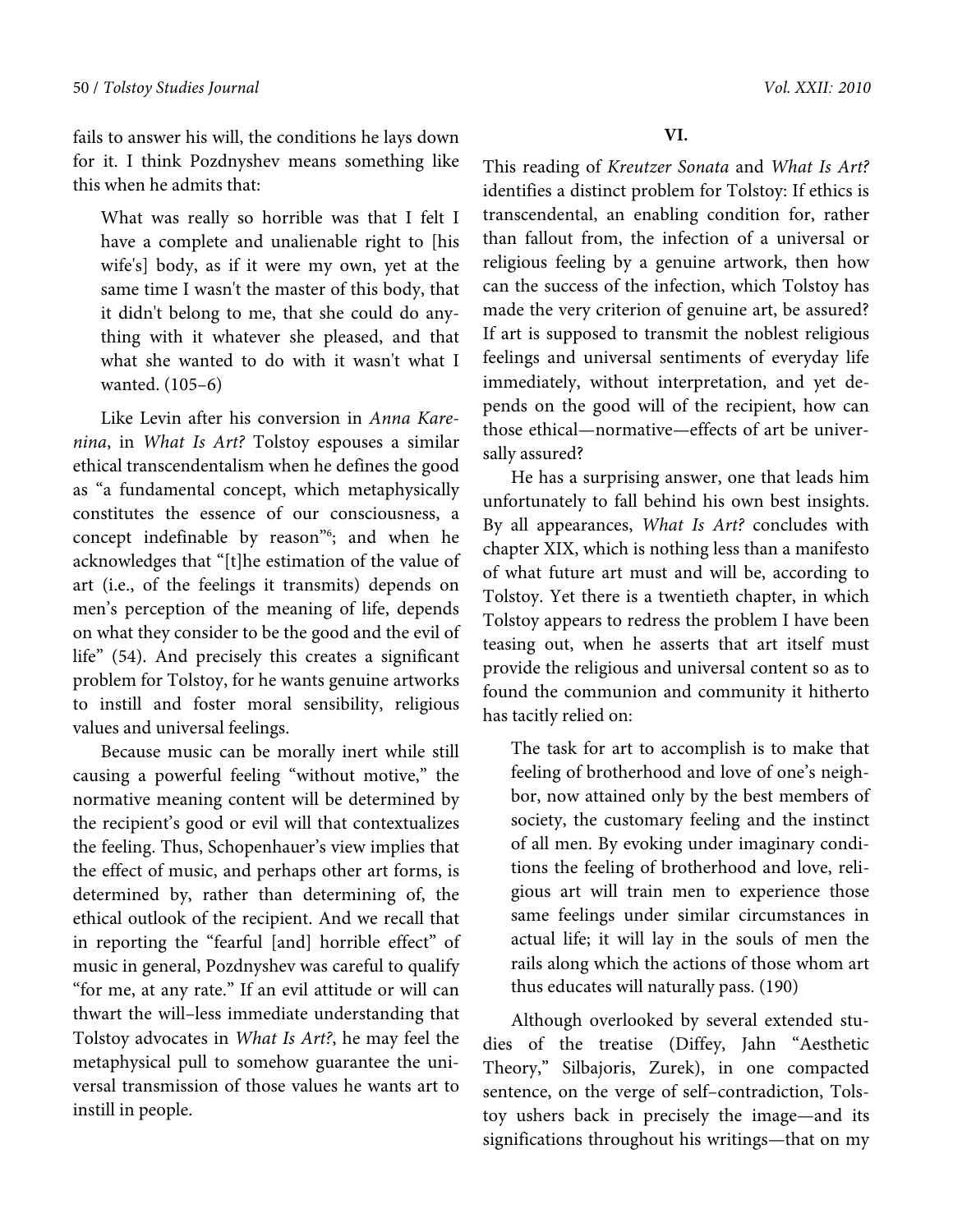reading he had endeavored so earnestly to prescind from his aesthetics. Against the whims of causality art will lay down the normative "rails" along which people's behavior will henceforward run "naturally." Art will lay the rails of communal understanding along which collective consciousness will be "given" a semblance of a "natural" community. Only in this way can infection ultimately be guaranteed.

Recall that the metaphysical skeptic demands to know how one, in general, abstracted from any particular situation, can know with certainty that the rule of his sign's use is the correct one, whether there is any fact of the matter of a correct rule of application at all. Moreover, recall the temptation to respond with an equally metaphysical claim that the meaning of the concept or sign is foreordained, idealized in the metaphysics of the concept or sign itself. In the Philosophical Investigations Wittgenstein addressed the specter of radical skepticism regarding understanding a word or concept and being able to use it correctly in an open–ended context in the future: "'How am I able to follow a rule?—if this is not a question of causes, then it is about the justification for my following the rule in the way I do" (§217). We recognize the same distinction—between causal–dispositional effect and normative meaning content—with which Tolstoy grappled: Is the infectiousness of art mere causality (like infectious yawning) or does it involve the normativity of what should be communicated, and hence at least in part rely on the recipient's "attitude to the world"? It is at this point in the dialectic that Wittgenstein invokes the same metaphor as Tolstoy in order to capture the idea of meaning platonism:

Whence comes the idea that the beginning of a series is a visible section of rails invisibly laid to infinity? Well, we might imagine rails instead of a rule. And infinitely long rails correspond to the unlimited application of a rule. (Philosophical Investigations §218)

The pressure that leads to the fantasy of rails extending into the future is exerted by the skeptical question of how one can be certain that the proper application of a given concept—its meaning content—is fixed in all possible contexts, and knowable.

The analogous question in Tolstoy's treatise is how we can be sure we are the community we assume ourselves to be, such that we all will recognize, respond to and participate in the aesthetic experiences that constitute our communal understandings, our being a community at all. Wittgenstein calls such a fantasy of infinite rails a "crossing of different pictures of determination" (§191), that is, the confounding of a causal with a normative relation when thinking about meaning, just as Tolstoy undertook in his conception of infectious feelings as both causally efficacious and normatively constrained.

The rational reconstruction presented here suggests, but does not directly claim, a far deeper affinity between Tolstoy and Wittgenstein than has heretofore been recognized in the literature. As rational reconstruction, however, Wittgenstein's analysis of meaning platonism in the Philosophical Investigations as the conflation of the causal– dispositional and normative dimensions of meaning provides a therapeutic diagnosis of Tolstoy's similar conflation of the two dimensions in his theory of the artistic infection of feeling.

Wittgenstein's rejection of the infinite rails as a fantasy of a metaphysical "given" translates into a rejection of Tolstoy's falling back into meaning platonism in his invocation of the metaphor of rules as rails, of the novelist's attempt to make art the guarantor of a communal understanding that at best is always an empirical, contingent and ongoing but distinctly un-metaphysical achievement.

#### **Notes**

Portions of this work have been presented as talks or seminars at the University of Pittsburgh, NYU, Harvard, Northwestern, and CU Boulder, and I am grateful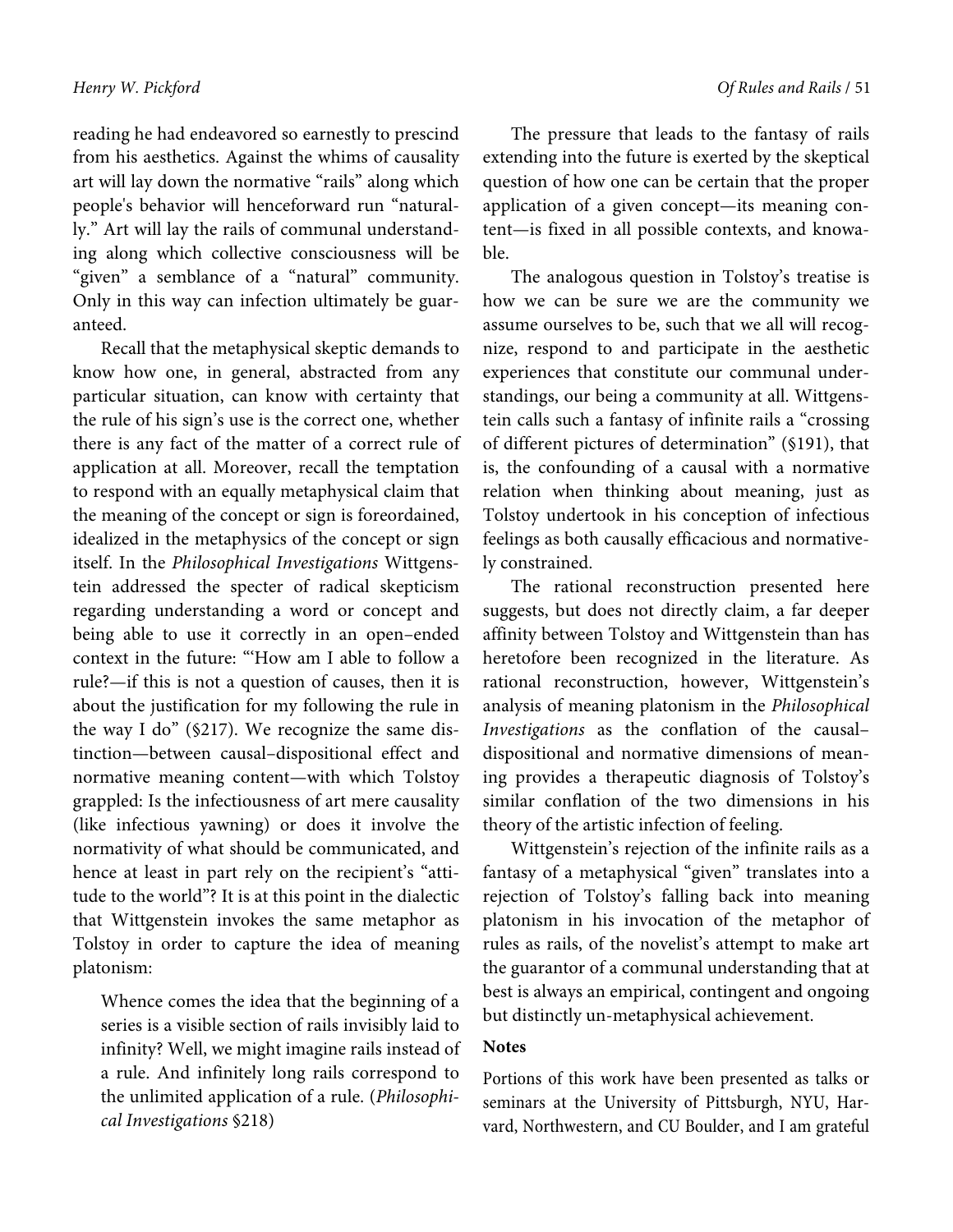for the resulting discussions. I would also like to thank Yulia Borisova, John McDowell, Timothy Sergay, Barry Scherr, William Todd, Charles Travis and especially Michael Denner for invaluable comments and support.

1. Monk (115–116, 569) has written of the young Wittgenstein's fascination with Tolstoy's *A Brief Exegesis of the Gospel*, and colleagues including Rhees and Engelmann have attested to Wittgenstein's extolling Tolstoy's later tales. For good summaries of the recorded evidence, see Davison and Greenwood.

2. The other metaphorical use of "rails" during this period can be found in "The Memoirs of a Madman" (written in 1864, but published only posthumously), which artistically recounts the skeptical crisis Tolstoy suffered, resulting in all meaningfulness leeching out of the narrator's actions:

[...] I lived on what had been previously begun. I continued to roll along the rails laid down by my former strength, but I did not undertake anything new. And I took less part in those things I had previously begun. ("Memoirs" 300, trans. modified)

Here, as with the passages about Vronsky and Karenin, external, fixed behavior is divorced from internal intentional states.

3. Понятиие can also mean "concept," but that would flatly contradict Tolstoy's claim that it is indefinable by reason.

- 4. This passage was added by Tolstoy after the Maudes' translation had been published. My quotation is from the Pevear/Volokhonsky translation, 52.
- 5. Pevear/Volokhonsky, 53 (see above).

6. Pevear/Volokhonsky, 52 (see above).

### **Works Cited**

Davison, R. M. "Wittgenstein and Tolstoy," in E. Leinfellner, W. Leinfellner, H. Berghel and A. Hübner (eds.). *Wittgenstein and his Impact on Contemporary Thought*. Vienna: Hölder, Pichler, Tempsky, 1978): 50–53.

- Derrida, Jacques. "Différance." Trans. Alan Bass. *Margins of Philosophy*. Chicago: Chicago UP, 1982. 1– 27.
- Diamond, Cora. "Ethics, Imagination and the Method of Wittgenstein's *Tractatus*." *The New Wittgenstein*. Ed. Alice Crary and Rupert Read. New York: Routledge, 2000.
- Diffey, T.J. *Tolstoy's What Is Art?*. London: Croom Helm, 1985.
- Eikhenbaum, Boris. *Tolstoi in the Sixties*. Trans. Duffield White. Ann Arbor: Ardis, 1982.
- –––, *Tolstoi in the Seventies*. Trans. Albert Kaspin. Ann Arbor: Ardis, 1982.
- Engelmann, Paul. *Letters from Ludwig Wittgenstein, with a Memoir*. Oxford: Oxford UP, 1967.
- Фасмер, Макс. *Етимологический словарь русского языка*. Москва: Прогресс, 1964.
- Felman, Shoshan. "Forms of Juridical Blindness, or the Evidence of What Cannot Be Seen. Traumatic Narratives and Legal Repetitions in the O.J. Simpson Case and in Tolstoy's *The Kreutzer Sonata*." *Critical Inquiry* 23 (1997): 738–788.
- Fogelin, Robert. *Wittgenstein*. 2nd edition. New York: Routledge, 1987.
- Greenwood, E. B. "Tolstoy, Wittgenstein, Schopenhauer: Some Connections," *Tolstoi and Britain*. Ed. W. Gareth Jones. Oxford/Washington, D.C.: Berg, 1995). 239–249.
- Gustafson, Richard. *Leo Tolstoy: Resident and Stranger*. Princeton: Princeton UP, 1986.
- Jahn, Gary. "The Aesthetic Theory of Leo Tolstoy's *What Is Art?*". *Journal of Aesthetics and Art Criticism* 34 (1975): 59–65.
- –––, "The Image of the Railroad in *Anna Karenina*," *Slavic and East European Journal* 25.2 (1981): 1–10.